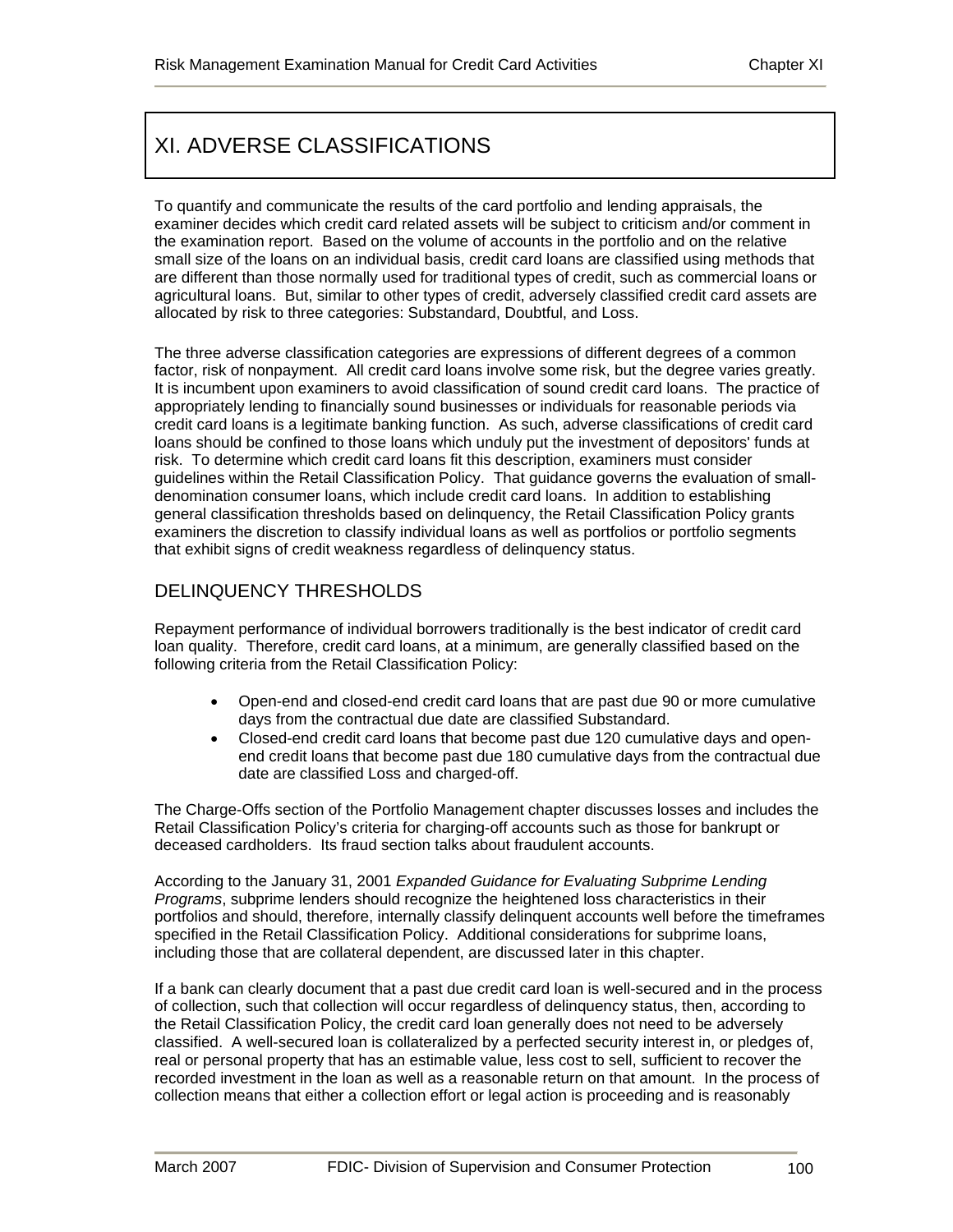expected to result in recovery of the loan balance or its restoration to a current status, generally within the next 90 days.

### EXAMINER DISCRETION

While the Retail Classification Policy provides minimum guidelines for adverse classifications based on delinquency thresholds, it does not preclude examiners from classifying credit card loans that exhibit other signs of credit weakness. Thus, examiners may also consider adversely classifying certain current loans and certain other delinquent loans. An examiner may classify credit card portfolios, or segments thereof, where underwriting standards, risk management practices, account management practices, or other controls are weak and present an excessive level of credit risk. Regardless of the classification methodology used, examiners must adequately assess and document the risk supporting the classifications.

Proper determination of adverse classifications requires examiners to acquire certain fundamental information about the credit card portfolios, borrowers' financial conditions, prospects for orderly debt repayment, and available collateral. Acquiring the information varies with the size of the bank and the portfolio types as well as with the type and sophistication of available records and reports.

Usually the examiner discretion method involves portfolio analysis. Common predictive indicators reviewed as part of portfolio analysis and that sometimes result in adverse classifications include, but are not limited to, over-limit loans, delinquencies, and score distributions.

- *Over-limit loans* Loans that are over-limit, whether current or delinquent, may be, but are not necessarily, subject to adverse classification. Because over-limit practices vary from bank to bank and because the types of credit card programs vary from bank to bank, comparison of over-limit ratios from bank to bank is generally not the determining factor in assigning adverse classifications. Rather, a more fitting method of evaluating over-limit accounts for adverse classification lies in determining the trend and characteristics of over-limit accounts within the bank under review. Consideration is given to the make-up and reasons for the volume of over-limit credit card receivables/accounts as well as trends in performance of the over-limit receivables/accounts. For example, if all or a certain segment of over-limit loans (for example, chronic over-limit loans) are shown to typically move to charge-off, adverse classification should be considered.
- *Delinquencies* Loans overdue, but overdue to a lesser degree than the specified delinquency thresholds, may be, but are not necessarily, subject to adverse classification. Examiners should review the delinquency trends in certain higher-risk portfolios or categories of loans to determine if those pools warrant adverse classification, even if delinquency is below the specified thresholds, keeping in mind any distortion resulting from seasonal influences, economic conditions, or the timing of examinations and keeping in mind the type of program that the bank offers. Examiners should carefully consider the makeup and reasons for the volume of overdue credit card loans. For example, subprime portfolios typically reflect higher delinquency levels than prime portfolios, but that in and off itself may not be reason to adversely classify a subprime portfolio. If migration analysis reflects that substantially all of a certain segment of loans eventually flows to charge-off (regardless of whether the overall volume of delinquencies is of concern), it may be appropriate to classify that segment of loans. Some loans that evidence frequent delinquency histories within a recent period but that may now be current can also be considered for adverse classification in certain situations.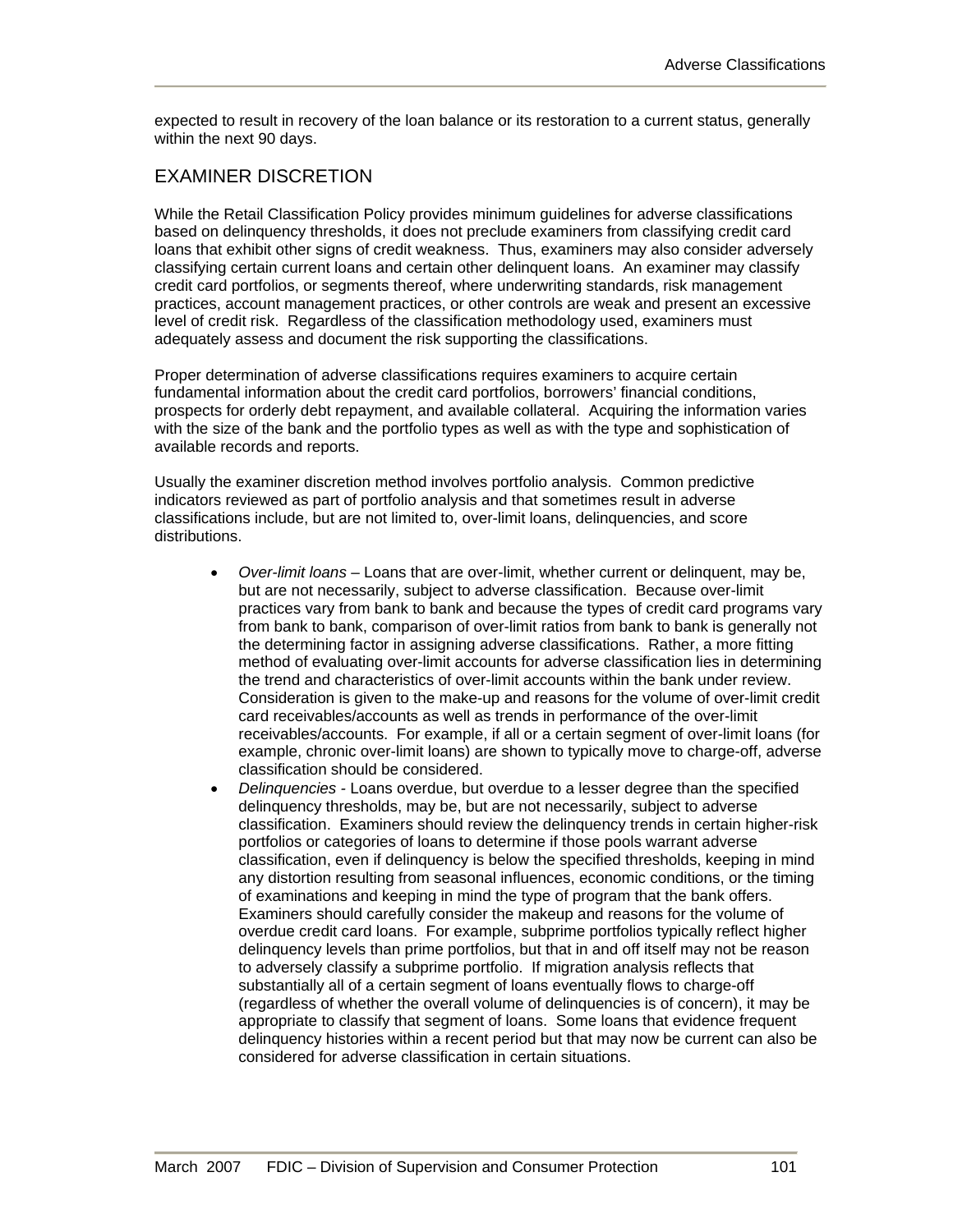• *Scores –* Pools of loans within certain score ranges may be, but are not necessarily, subject to adverse classification. Select pools of receivables sometimes reflect increased (and undue) risk based on the cardholder credit scores, behavior scores, or other types of scores. For example, as part of management's segmentation methods, a report might show that accounts of cardholders within certain credit score ranges might evidence a much higher propensity to roll to loss than the remainder of the portfolio. Those accounts could be considered for adverse classification if the propensity is regarded as substantial enough to warrant adverse classification.

These factors (over-limit accounts, delinquencies, and score distributions) are just a few examples of the types of characteristics that could lead to adverse classification of the associated loan pools when circumstances warrant. Common sense and judgment are critical in determining the extent of adverse classifications, and management's segmentation reports are often a good starting point to identify any segments that might be evidencing higher risk and, therefore, may need to be considered for adverse classification.

In addition to portfolio analysis, the account-level reviews conducted during the examination (as discussed in the Transaction Testing chapter) may aid the examiner in assigning adverse classifications. The reviews may reveal concerns which could lead to certain portfolios, or segments thereof, being adversely classified. For example, if the account-level review shows that the bank has been improperly moving accounts from one workout program to another to delay losses, the pool of workout accounts, or a certain segment thereof, may warrant adverse classification, even if the loans do not meet the specified delinquency thresholds.

#### *Subprime Loans*:

Adverse classification considerations are extremely critical for subprime lending programs, and examiner discretion is most often the preferred method of determining classifications for these types of high-risk portfolios. While subprime loans fall under the umbrella of the Retail Classification Policy, standards within that policy are considered minimums, and expanded or more severe classifications for the subprime portfolio may be warranted.

The *Expanded Guidance for Evaluating Subprime Lending Programs* specifically addresses classification guidelines for subprime lending. Examiners should not automatically adversely classify or special-mention credit card loans merely because they are considered subprime. Subprime credit card loans that are past due 90 days or more should be classified at least Substandard based on a reasonable presumption that the past due status is indicative of inadequate capacity and/or unwillingness to repay. A more stringent classification approach may be appropriate based on the historical loss experience, or other risk indicators, of the particular portfolio or segment thereof. When portfolio review or transaction testing indicates serious concerns with credit risk selection practices, underwriting standards, or loan quality, examiners should consider classifying or criticizing the entire subprime portfolio or segments thereof. Such a decision may be appropriate in cases where risk is inordinately high or delinquency reports reflect performance problems.

#### *Mutually Exclusive Figures:*

When determining adverse classifications, examiners must be careful to ensure that the volumes used for classification purposes are based on mutually exclusive figures so as to avoid doublecounting. For example, if it is determined that all chronic over-limit balances should be adversely classified, examiners should be careful to only include those chronic over-limit balances that have not already been included in another adversely classified pool of receivables (for example, in a delinquency threshold pool). The process of whittling down the portfolio into mutually exclusive figures is necessary to accurately reflect risk in the card portfolio.